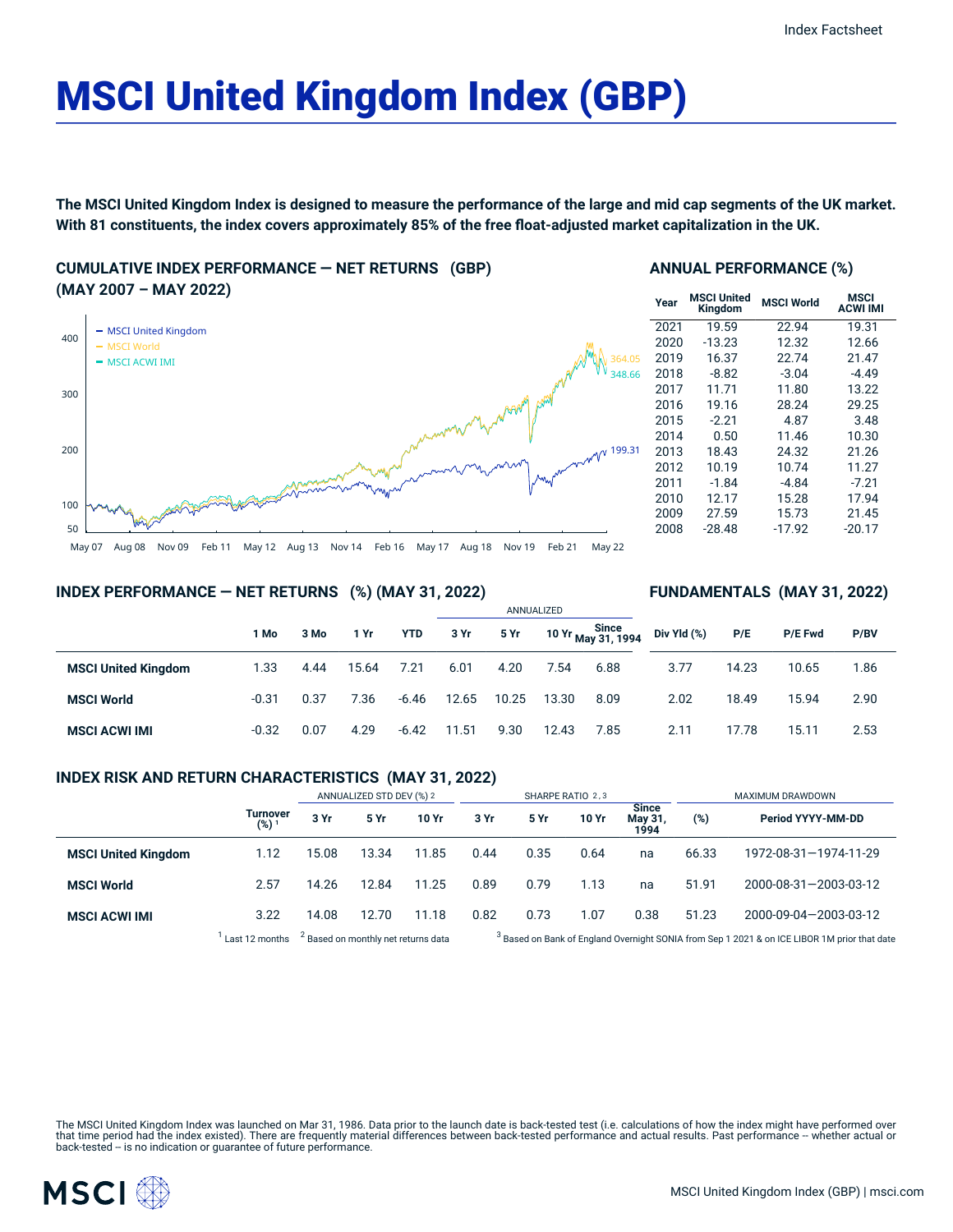#### **INDEX CHARACTERISTICS**

|                     | <b>MSCI United Kingdom</b>    |  |
|---------------------|-------------------------------|--|
| Number of           | 81                            |  |
| <b>Constituents</b> |                               |  |
|                     | <b>Mkt Cap (GBP Millions)</b> |  |
| Index               | 1.899.194.89                  |  |
| Largest             | 182,974.25                    |  |
| <b>Smallest</b>     | 2.747.23                      |  |
| Average             | 23.446.85                     |  |
| <b>Median</b>       | 8.612.45                      |  |
|                     |                               |  |

### **TOP 10 CONSTITUENTS Float Adj Mkt Cap ( GBP Billions) Index Wt. (%)**

Total 1,002.90 52.81

|                          | <b>Float Adj Mkt</b><br>Cap<br><b>GBP Billions)</b> | Index<br>Wt. (%) | <b>Sector</b>       |
|--------------------------|-----------------------------------------------------|------------------|---------------------|
| SHELL                    | 182.97                                              | 9.63             | Energy              |
| ASTRAZENECA              | 161.95                                              | 8.53             | <b>Health Care</b>  |
| HSBC HOLDINGS (GB)       | 108.45                                              | 5.71             | <b>Financials</b>   |
| UNILEVER PLC (GB)        | 98.23                                               | 5.17             | <b>Cons Staples</b> |
| GSK                      | 87.18                                               | 4.59             | <b>Health Care</b>  |
| BΡ                       | 85.74                                               | 4.51             | Energy              |
| <b>DIAGEO</b>            | 85.67                                               | 4.51             | <b>Cons Staples</b> |
| BRITISH AMERICAN TOBACCO | 76.34                                               | 4.02             | <b>Cons Staples</b> |
| RIO TINTO PLC (GB)       | 64.58                                               | 3.40             | <b>Materials</b>    |

**FACTORS - KEY EXPOSURES THAT DRIVE RISK AND RETURN**



# **SECTOR WEIGHTS**



# **MSCI FaCS**

GLENCORE 51.77 2.73 Materials



MSCI FaCS provides absolute factor exposures relative to a broad global index - MSCI ACWI IMI.

Neutral factor exposure (FaCS = 0) represents MSCI ACWI IMI.

# MAY 31, 2022 Index Factsheet